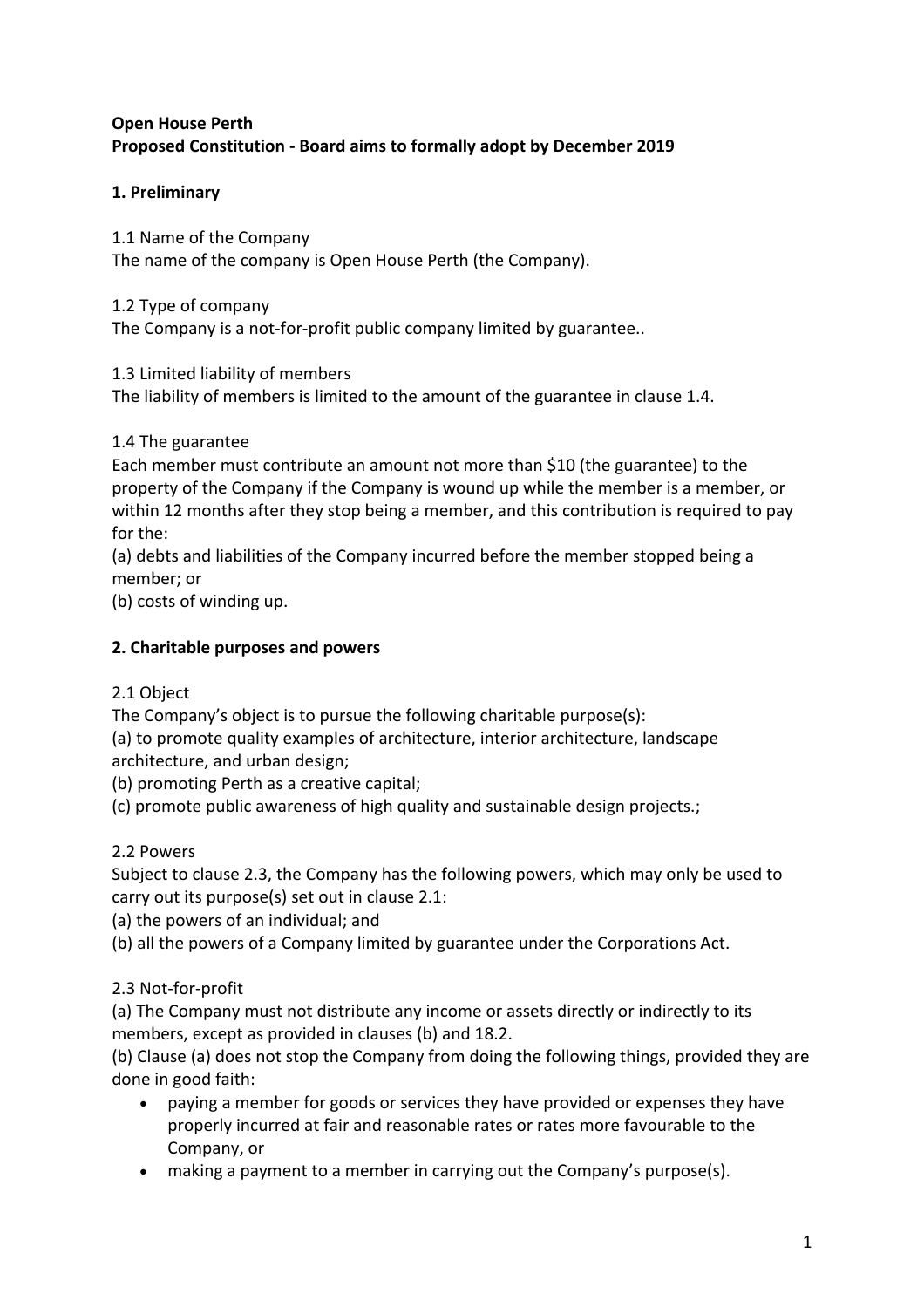2.4 Amending the constitution

(a) The members may amend this constitution by passing a special resolution.

#### **3. Members**

3.1 Membership and register of members

(a) The members of the Company are:

- initial members, and
- any other person that the directors allow to be a member, in accordance with this constitution.

(b) The Company must establish and maintain a register of members. The register of members must be kept by the secretary and must contain:

• for each current member:

(A) name;

(B) address;

(C) any alternative address nominated by the member for the service of notices; and

(D) date the member was entered on to the register.

• for each person who stopped being a member in the last 7 years:

(A) name;

(B) address;

(C) any alternative address nominated by the member for the service of notices; and (D) dates the membership started and ended.

(c) The Company must give current members access to the register of members.

(d) Information that is accessed from the register of members must only be used in a manner relevant to the interests or rights of members.

• The Board may require the member to provide a statutory declaration setting out the purpose for which the copy or extract is required and declaring that the purpose is connected with the affairs of the Company.

3.2 Who can be a member

(a) A person who supports the purposes of the Company is eligible to apply to be a member of the Company under clause 3.3.

(b) In this clause, 'person' means an individual or incorporated body.  $-8 -$ 

3.3 How to apply to become a member

A person (as defined in clause 3.2(b)) may apply to become a member of the Company by writing to the secretary stating that they:

(a) want to become a member;

(b) support the purpose(s) of the Company; and

(c) agree to comply with the Company's constitution, including paying the guarantee under clause 1.4 if required.

3.4 Directors decide whether to approve membership

(a) The directors must consider an application for membership within a reasonable time after the secretary receives the application.

(b) If the directors approve an application, the secretary must as soon as possible: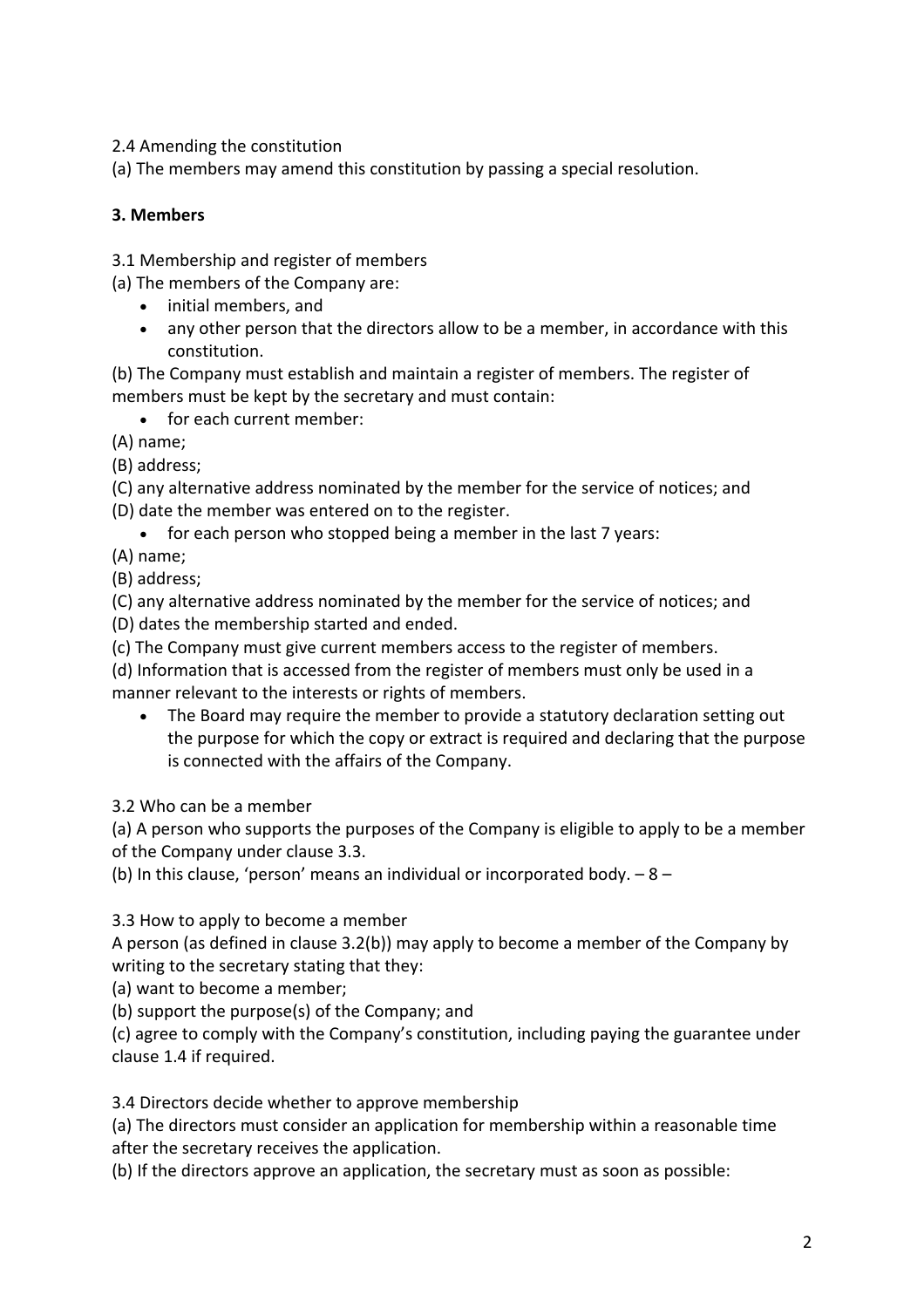- enter the new member on the register of members; and
- write to the applicant to tell them that their application was approved, and the date that their membership started (see clause 3.5).

(c) If the directors reject an application, the secretary must write to the applicant as soon as possible to tell them that their application has been rejected, but does not have to give reasons.

(d) For the avoidance of doubt, the directors may approve an application even if the application does not state the matters listed in clauses 3.3(a), 3.3(b) or 3.3(c). In that case, by applying to be a member, the applicant agrees to those three matters.

3.5 When a person becomes a member

Other than initial members, an applicant will become a member when they are entered on the register of members.

3.6 When a person stops being a member

A person immediately stops being a member if they:

(a) die;

(b) are wound up or otherwise dissolved or deregistered (for an incorporated member);

(c) resign, by writing to the secretary;

(d) are expelled under clause 4.2; or

(e) have not responded within three months to a written request from the secretary that they confirm in writing that they want to remain a member.

#### **4. Dispute resolution and disciplinary procedures**

#### 4.1 Dispute resolution

(a) The dispute resolution procedure in this clause applies to disputes (disagreements) under this constitution between a member or director and:

- one or more members;
- one or more directors; or
- the Company.

(b) A member must not start a dispute resolution procedure in relation to a matter which is the subject of a disciplinary procedure under clause 4.2 until the disciplinary procedure is completed.

(c) Those involved in the dispute must try to resolve it between themselves within 14 days of knowing about it.

(d) If those involved in the dispute do not resolve it under clause (c), they must within 10 days:

- tell the directors about the dispute in writing;
- agree or request that a mediator be appointed; and
- attempt in good faith to settle the dispute by mediation.

(e) The mediator must:

- be chosen by agreement of those involved; or
- where those involved do not agree:

(A) for disputes between members, a person chosen by the directors, or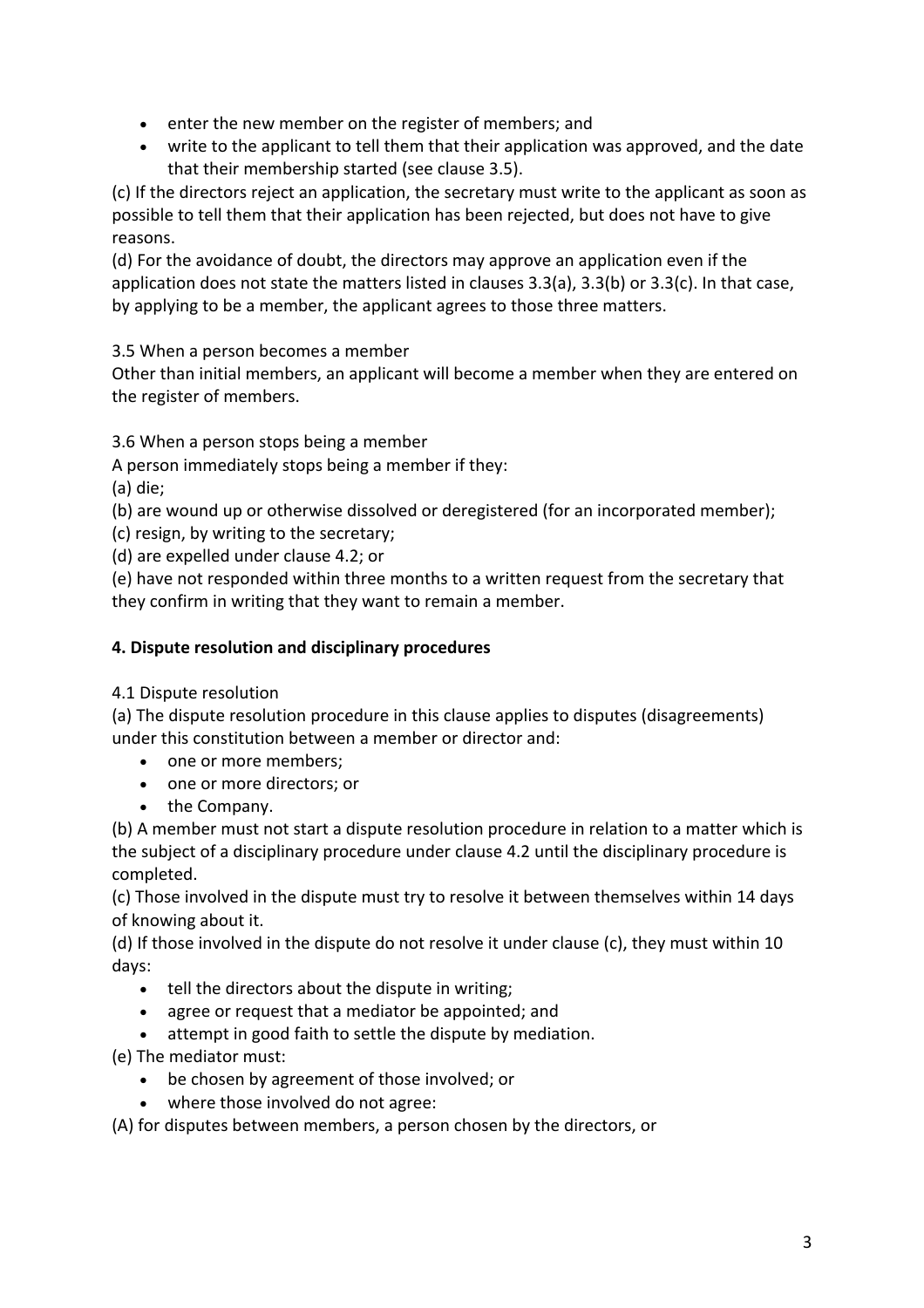(B) for other disputes, a person chosen by either the Commissioner of the Australian Charities and Not-for-profits Commission or the president of the law institute or society in the state or territory in which the Company has its registered office.

(f) A mediator chosen by the directors under clause  $(e)(ii)(A)$ :

- may be a member or former member of the Company;
- must not have a personal interest in the dispute; and
- must not be biased towards or against anyone involved in the dispute.

(g) When conducting the mediation, the mediator must:

- allow those involved a reasonable chance to be heard;
- allow those involved a reasonable chance to review any written statements;
- ensure that those involved are given natural justice; and
- not make a decision on the dispute.

## 4.2 Disciplining members

(a) In accordance with this clause, the directors may resolve to warn, suspend or expel a member from the Company if the directors consider that:

- the member has breached this constitution; or
- the member's behaviour is causing, has caused, or is likely to cause harm to the Company.

(b) At least 14 days before the directors' meeting at which a resolution under clause (a) will be considered, the secretary must notify the member in writing:

- that the directors are considering a resolution to warn, suspend or expel the member;
- that this resolution will be considered at a directors' meeting and the date of that meeting;
- what the member is said to have done or not done;
- the nature of the resolution that has been proposed; and
- that the member may provide an explanation to the directors, and details of how to do so.

(c) Before the directors pass any resolution under clause (a), the member must be given a chance to explain or defend themselves by:

- sending the directors a written explanation before that directors' meeting; and/or
- speaking at the meeting.
- (d) After considering any explanation under clause (c), the directors may:
	- take no further action;
	- warn the member;
	- suspend the member's rights as a member for a period of no more than 12 months;
	- expel the member;
	- refer the decision to an unbiased, independent person on conditions that the directors consider appropriate (however, the person can only make a decision that the directors could have made under this clause); or
	- require the matter to be determined at a general meeting.

(e) The directors cannot fine a member.

(f) The secretary must give written notice to the member of the decision under clause (d) as soon as possible.

(g) Disciplinary procedures must be completed as soon as reasonably practical.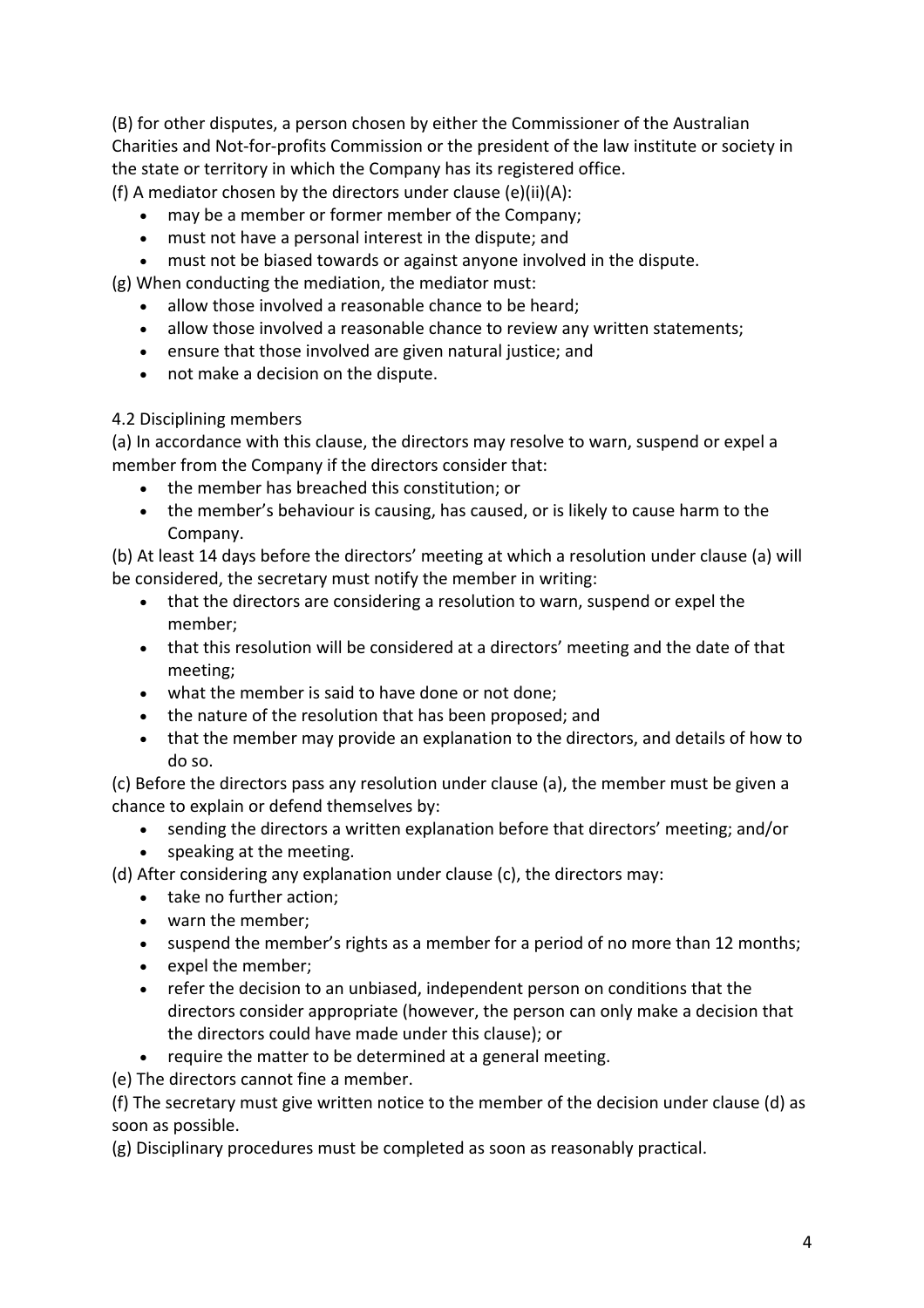(h) There will be no liability for any loss or injury suffered by the member as a result of any decision made in good faith under this clause.

## **5. General meetings of members**

5.1 General meetings called by directors

(a) The directors may call a general meeting.

(b) If members with at least 5% of the votes that may be cast at a general meeting make a written request to the Company for a general meeting to be held, the directors must:

- within 21 days of the members' request, give all members notice of a general meeting, and
- hold the general meeting within 2 months of the members' request.

(c) The percentage of votes that members have (in clause (b)) is to be worked out as at midnight before the members request the meeting.

(d) The members who make the request for a general meeting must:

state in the request any resolution to be proposed at the meeting

- sign the request, and
- give the request to the Company.

(e) Separate copies of a document setting out the request may be signed by members if the wording of the request is the same in each copy.

5.2 General meetings called by members

(a) If the directors do not call the meeting within 21 days of being requested under clause 5.1(b), 50% or more of the members who made the request may call and arrange to hold a general meeting.

(b) To call and hold a meeting under clause (a) the members must:

- as far as possible, follow the procedures for general meetings set out in this constitution
- call the meeting using the list of members on the Company's member register, which the Company must provide to the members making the request at no cost, and
- hold the general meeting within three months after the request was given to the Company.

(c) The Company must pay the members who request the general meeting any reasonable expenses they incur because the directors did not call and hold the meeting.

## 5.3 Annual general meeting

(a) A general meeting, called the annual general meeting, must be held:

- within 18 months after registration of the Company, and
- after the first annual general meeting, at least once in every calendar year.

(b) Even if these items are not set out in the notice of meeting, the business of an annual general meeting may include:

- a review of the Company's activities
- a review of the Company's finances
- any auditor's report
- the election of directors, and
- the appointment and payment of auditors, if any.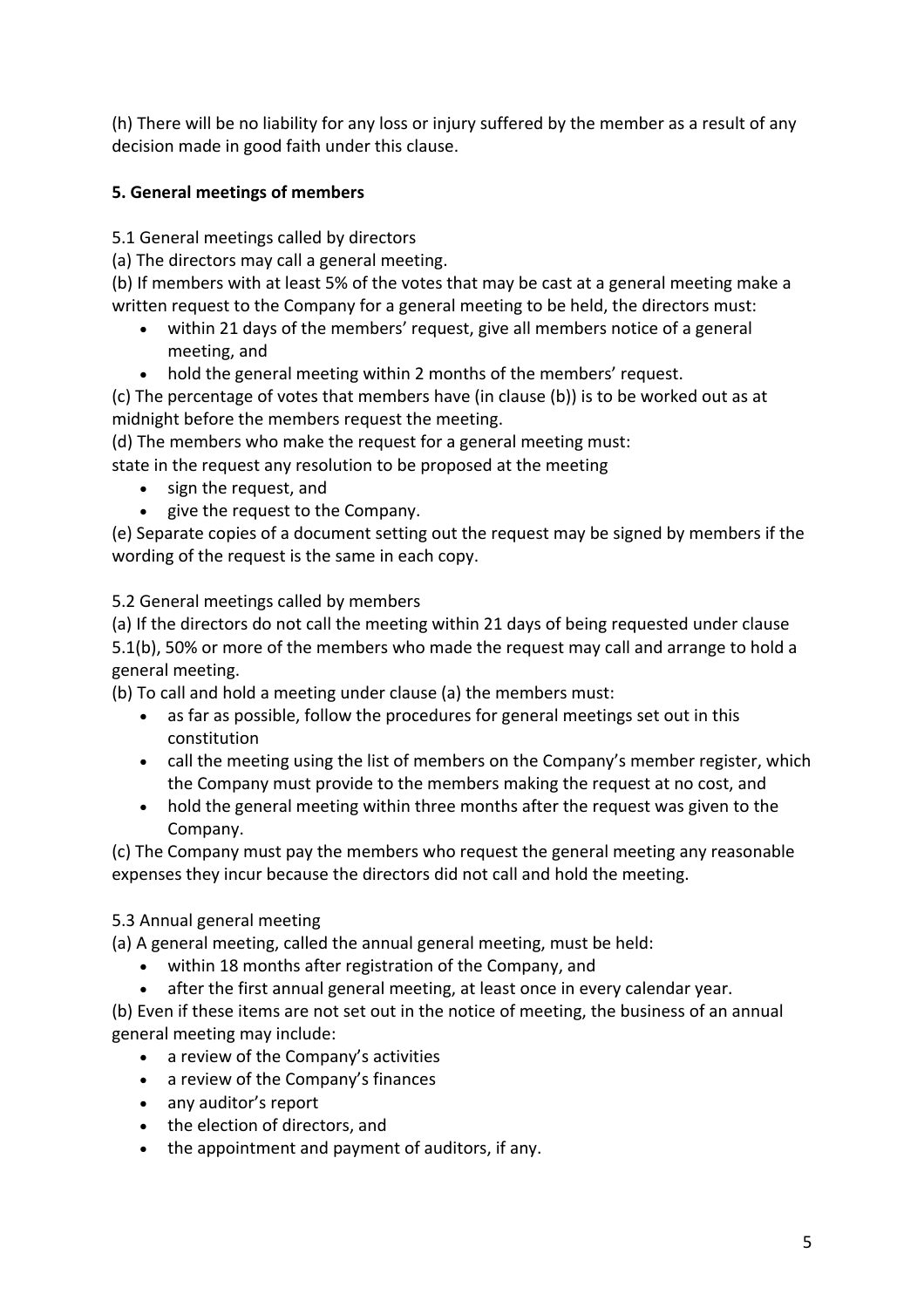(c) Before or at the annual general meeting, the directors must give information to the members on the Company's activities and finances during the period since the last annual general meeting.

(d) The chairperson of the annual general meeting must give members as a whole a reasonable opportunity at the meeting to ask questions or make comments about the management of the Company.

5.4 Notice of general meetings

(a) Notice of a general meeting must be given to:

- each member entitled to vote at the meeting
- each director, and
- the auditor (if any).

(b) Notice of a general meeting must be provided in writing at least 21 days before the meeting.

(c) Subject to clause (d), notice of a meeting may be provided less than 21 days before the meeting if:

- for an annual general meeting, all the members entitled to attend and vote at the annual general meeting agree beforehand, or
- for any other general meeting, members with at least 95% of the votes that may be cast at the meeting agree beforehand.

(d) Notice of a meeting cannot be provided less than 21 days before the meeting if a resolution will be moved to:

- remove a director
- appoint a director in order to replace a director who was removed, or
- remove an auditor.

(e) Notice of a general meeting must include:

- the place, date and time for the meeting (and if the meeting is to be held in two or more places, the technology that will be used to facilitate this)
- the general nature of the meeting's business
- if applicable, that a special resolution is to be proposed and the words of the proposed resolution
- a statement that members have the right to appoint proxies and that, if a member appoints a proxy:

(A) the proxy does not need to be a member of the Company

(B) the proxy form must be delivered to the Company at its registered address or the address (including an electronic address) specified in the notice of the meeting, and (C) the proxy form must be delivered to the Company at least 48 hours before the meeting. (f) If a general meeting is adjourned (put off) for one month or more, the members must be given new notice of the resumed meeting.

5.5 Quorum at general meetings

(a) For a general meeting to be held, at least [2/other] members (a quorum) must be present (in person, by proxy or by representative) for the whole meeting. When determining whether a quorum is present, a person may only be counted once (even if that person is a representative or proxy of more than one member).

(b) No business may be conducted at a general meeting if a quorum is not present.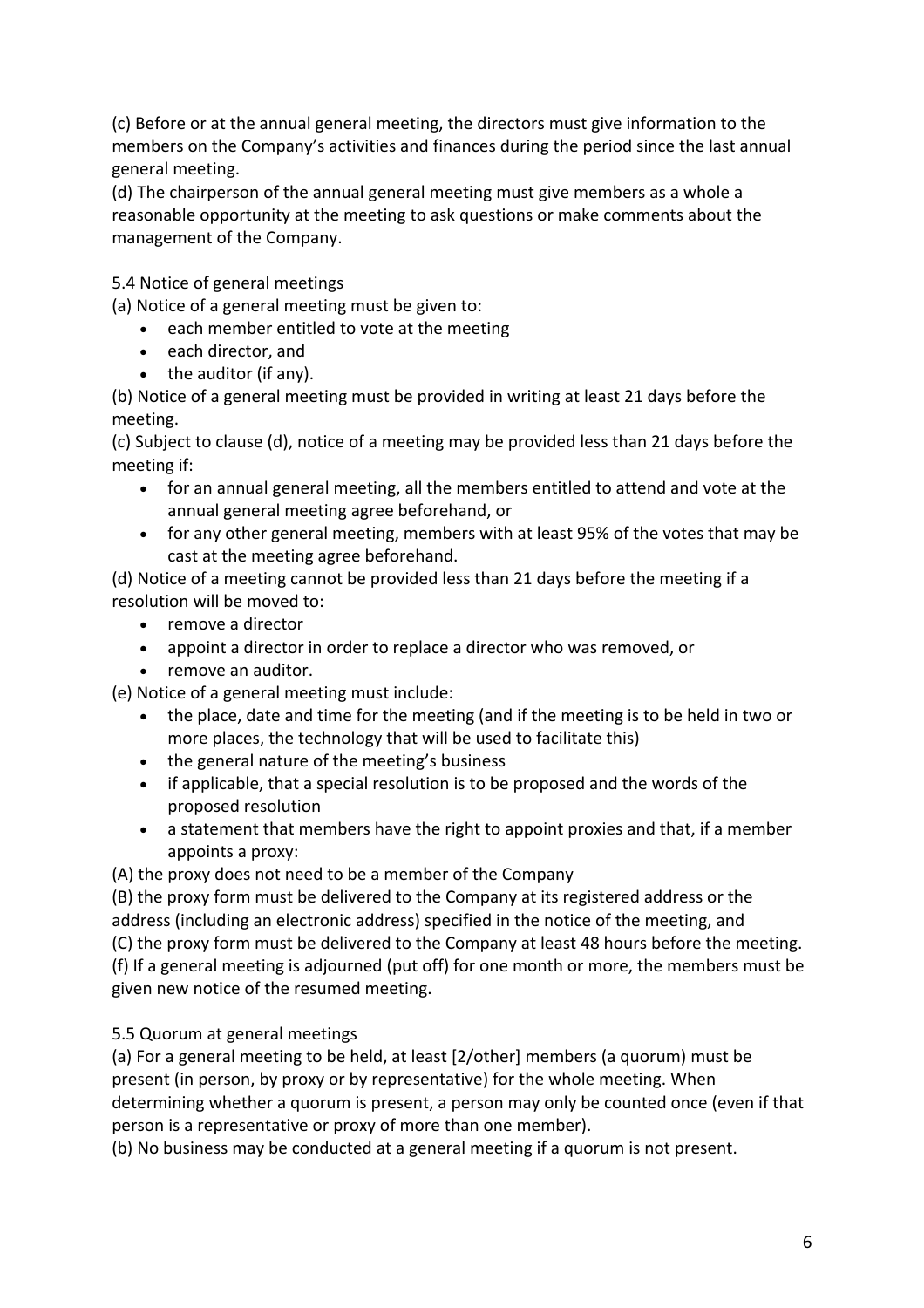(c) If there is no quorum present within 30 minutes after the starting time stated in the notice of general meeting, the general meeting is adjourned to the date, time and place that the chairperson specifies. If the chairperson does not specify one or more of those things, the meeting is adjourned to:

- if the date is not specified the same day in the next week
- if the time is not specified the same time, and
- $\bullet$  if the place is not specified the same place.

(d) If no quorum is present at the resumed meeting within 30 minutes after the starting time set for that meeting, the meeting is cancelled.

5.6 Auditor's right to attend meetings

(a) The auditor (if any) is entitled to attend any general meeting and to be heard by the members on any part of the business of the meeting that concerns the auditor in the capacity of auditor.

(b) The Company must give the auditor (if any) any communications relating to the general meeting that a member of the Company is entitled to receive.

5.7 Representatives of members

(a) An incorporated member may appoint as a representative:

- one individual to represent the member at meetings and to sign circular resolutions under clause 6.3, and
- the same individual or another individual for the purpose of being appointed or elected as a director.

(b) The appointment of a representative by a member must:

- be in writing
- include the name of the representative
- be signed on behalf of the member, and
- be given to the Company or, for representation at a meeting, be given to the chairperson before the meeting starts.

(c) A representative has all the rights of a member relevant to the purposes of the appointment as a representative.

(d) The appointment may be standing (ongoing).

5.8 Using technology to hold meetings

(a) The Company may hold a general meeting at two or more venues using any technology that gives the members as a whole a reasonable opportunity to participate, including to hear and be heard.

(b) Anyone using this technology is taken to be present in person at the meeting.

5.9 Chairperson for general meetings

(a) The elected chairperson is entitled to chair general meetings.

(b) The members present and entitled to vote at a general meeting may choose a director or member to be the chairperson for that meeting if:

- there is no elected chairperson, or
- the elected chairperson is not present within 30 minutes after the starting time set for the meeting, or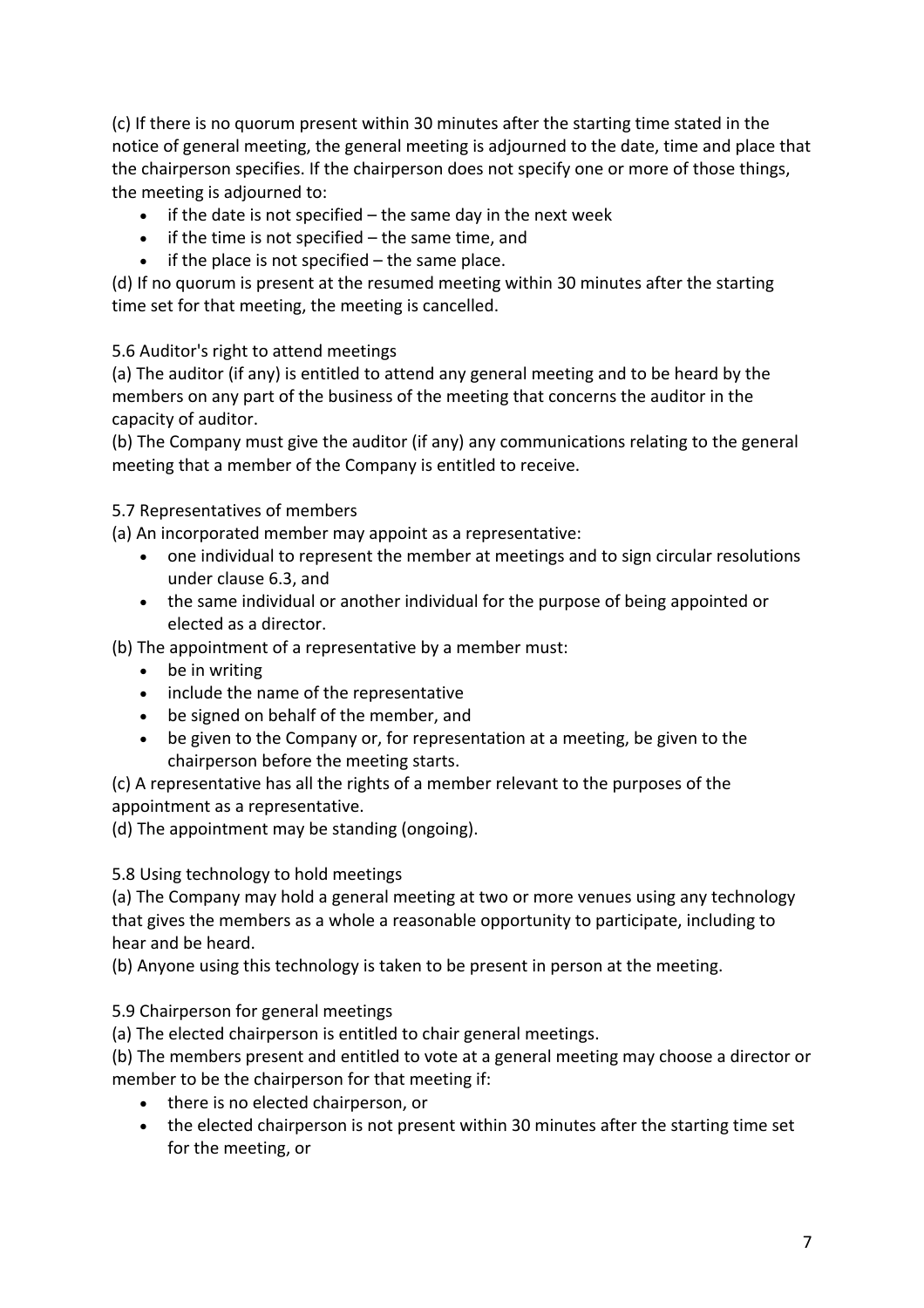• the elected chairperson is present but says they do not wish to act as chairperson of the meeting.

5.10 Role of the chairperson

(a) The chairperson is responsible for the conduct of the general meeting, and for this purpose must give members a reasonable opportunity to make comments and ask questions (including to the auditor (if any)).

(b) The chairperson does not have a casting vote.

5.11 Adjournment of meetings

(a) If a quorum is present, a general meeting must be adjourned if a majority of members present direct the chairperson to adjourn it.

(b) Only unfinished business may be dealt with at a meeting resumed after an adjournment.

#### **6. Members' resolutions and statements**

6.1 Members' resolutions and statements

(a) Members with at least 5% of the votes that may be cast on a resolution may give:

- written notice to the Company of a resolution they propose to move at a general meeting (members' resolution), and/or
- a written request to the Company that the Company give all of its members a statement about a proposed resolution or any other matter that may properly be considered at a general meeting (members' statement).

(b) A notice of a members' resolution must set out the wording of the proposed resolution and be signed by the members proposing the resolution.

(c) A request to distribute a members' statement must set out the statement to be distributed and be signed by the members making the request.

(d) Separate copies of a document setting out the notice or request may be signed by members if the wording is the same in each copy.

(e) The percentage of votes that members have (as described in clause (a) is to be worked out as at midnight before the request or notice is given to the Company.

(f) If the Company has been given notice of a members' resolution under clause (a)(i), the resolution must be considered at the next general meeting held more than two months after the notice is given.

(g) This clause does not limit any other right that a member has to propose a resolution at a general meeting.

6.2 Company must give notice of proposed resolution or distribute statement (a) If the Company has been given a notice or request under clause 6.1:

- in time to send the notice of proposed members' resolution or a copy of the members' statement to members with a notice of meeting, it must do so at the Company's cost, or
- too late to send the notice of proposed members' resolution or a copy of the members' statement to members with a notice of meeting, then the members who proposed the resolution or made the request must pay the expenses reasonably incurred by the Company in giving members notice of the proposed members' resolution or a copy of the members' statement. However, at a general meeting, the members may pass a resolution that the Company will pay these expenses.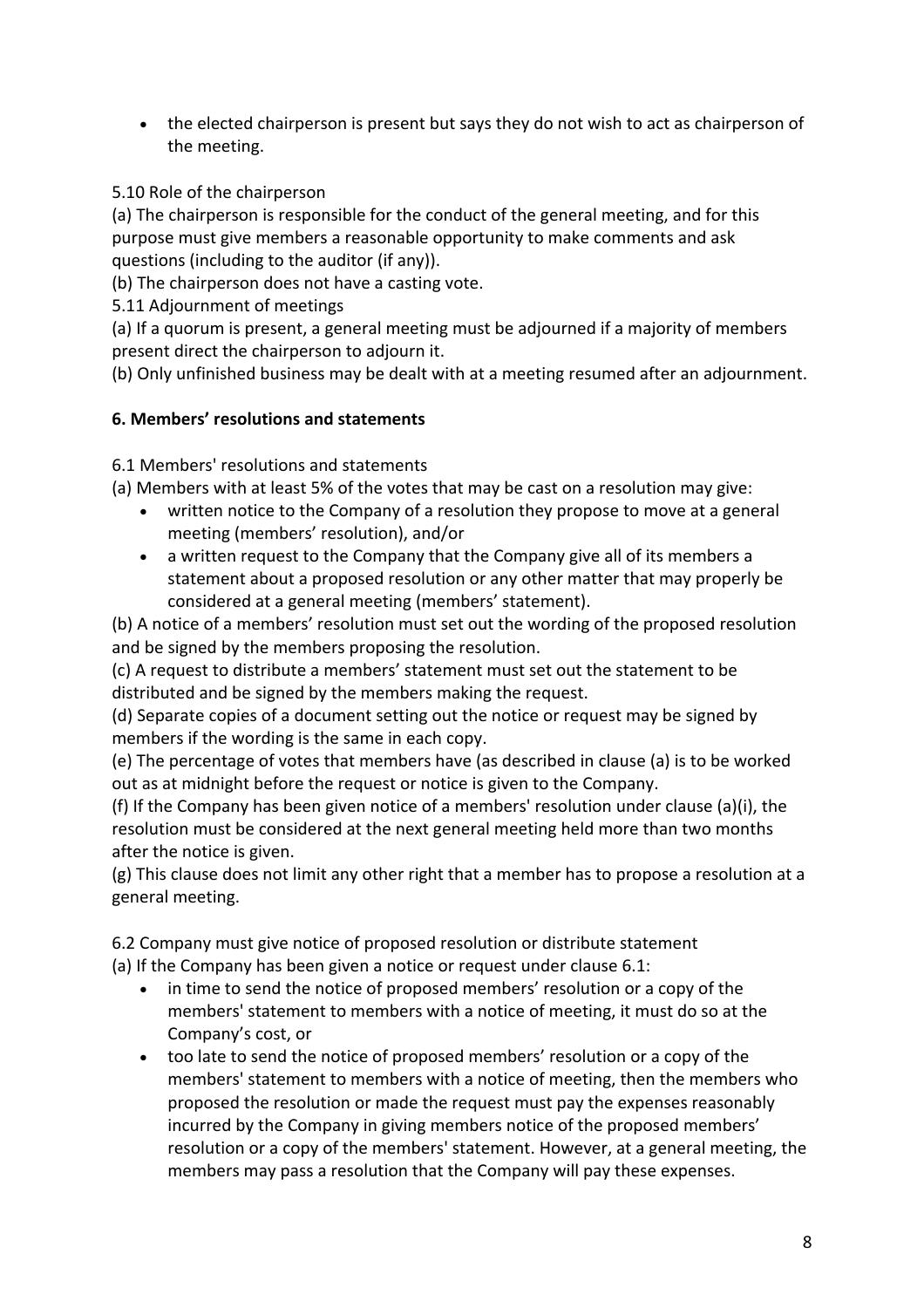(b) The Company does not need to send the notice of proposed members' resolution or a copy of the members' statement to members if:

- it is more than 1 000 words long
- the directors consider it may be defamatory
- clause (a)(ii) applies, and the members who proposed the resolution or made the request have not paid the Company enough money to cover the cost of sending the notice of the proposed members' resolution or a copy of the members' statement to members, or
- in the case of a proposed members' resolution, the resolution does not relate to a matter that may be properly considered at a general meeting or is otherwise not a valid resolution able to be put to the members.

## 6.3 Circular resolutions of members

(a) Subject to clause (c), the directors may put a resolution to the members to pass a resolution without a general meeting being held (a circular resolution).

(b) The directors must notify the auditor (if any) as soon as possible that a circular resolution has or will be put to members, and set out the wording of the resolution.

(c) Circular resolutions cannot be used:

- for a resolution to remove an auditor, appoint a director or remove a director; or
- where the Corporations Act or this constitution requires a meeting to be held.

(d) A circular resolution is passed if all the members entitled to vote on the resolution sign or agree to the circular resolution, in the manner set out in clause (e) or clause 6.3(f). (e) Members may sign:

- a single document setting out the circular resolution and containing a statement that they agree to the resolution, or
- separate copies of that document, as long as the wording is the same in each copy.

(f) The Company may send a circular resolution by email to members and members may agree by sending a reply email to that effect, including the text of the resolution in their reply.

## **7. Voting at general meetings**

7.1 How many votes a member has Each member has one vote.

7.2 Challenge to member's right to vote

(a) A member or the chairperson may only challenge a person's right to vote at a general meeting at that meeting.

(b) If a challenge is made under clause (a), the chairperson must decide whether or not the person may vote. The chairperson's decision is final.

## 7.3 How voting is carried out

(a) Voting must be conducted and decided by:

- a show of hands;
- a vote in writing; or
- another method chosen by the chairperson that is fair and reasonable in the circumstances.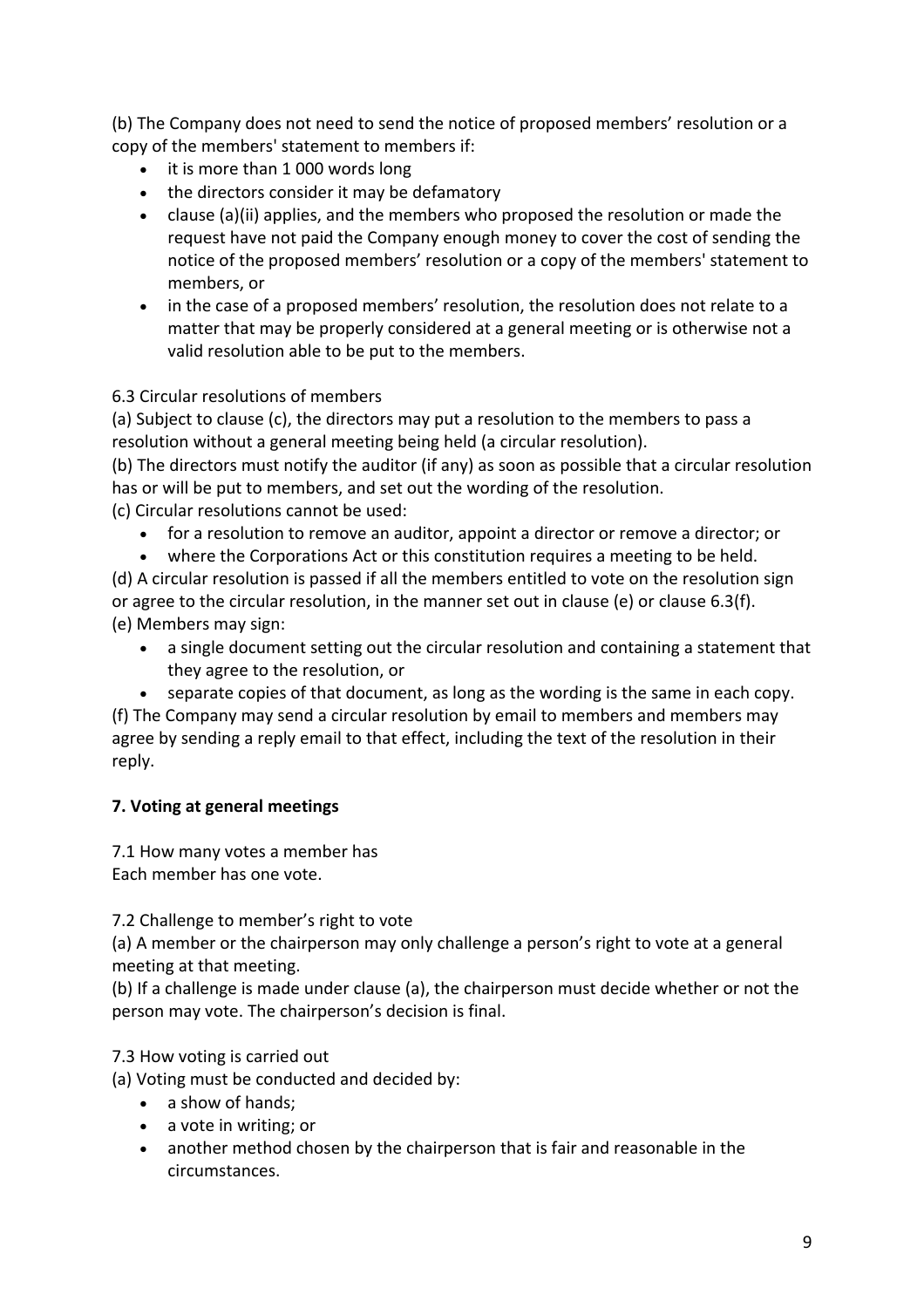(b) Before a vote is taken, the chairperson must state whether any proxy votes have been received and, if so, how the proxy votes will be cast.

(c) On a show of hands, the chairperson's decision is conclusive evidence of the result of the vote.

(d) The chairperson and the meeting minutes do not need to state the number or proportion of the votes recorded in favour or against on a show of hands.

### 7.4 When and how a vote in writing must be held

(a) A vote in writing may be demanded on any resolution instead of or after a vote by a show of hands by:

- at least five members present;
- members present with at least 5% of the votes that may be passed on the resolution on the vote in writing (worked out as at the midnight before the vote in writing is demanded); or
- the chairperson.

(b) A vote in writing must be taken when and how the chairperson directs, unless clause (c) applies.

(c) A vote in writing must be held immediately if it is demanded under clause (a):

- for the election of a chairperson under clause 5.9(b); or
- to decide whether to adjourn the meeting.

(d) A demand for a vote in writing may be withdrawn.

#### 7.5 Appointment of proxy

(a) A member may appoint a proxy to attend and vote at a general meeting on their behalf.

(b) A proxy does not need to be a member.

(c) A proxy appointed to attend and vote for a member has the same rights as the member to:

- speak at the meeting;
- vote in a vote in writing (but only to the extent allowed by the appointment); and
- join in to demand a vote in writing under clause 7.4(a).

(d) An appointment of proxy (proxy form) must be signed by the member appointing the proxy and must contain:

- the member's name and address;
- the Company's name;
- the proxy's name or the name of the office held by the proxy; and
- the meeting(s) at which the appointment may be used.

(e) A proxy appointment may be standing (ongoing).

(f) Proxy forms must be received by the Company at the address stated in the notice under clause 5.4(e)(iv) or at the Company's registered address at least 48 hours before a meeting. (g) A proxy does not have the authority to speak and vote for a member at a meeting while the member is at the meeting.

(h) Unless the Company receives written notice before the start or resumption of a general meeting at which a proxy votes, a vote cast by the proxy is valid even if, before the proxy votes, the appointing member:

- dies
- is mentally incapacitated
- revokes the proxy's appointment, or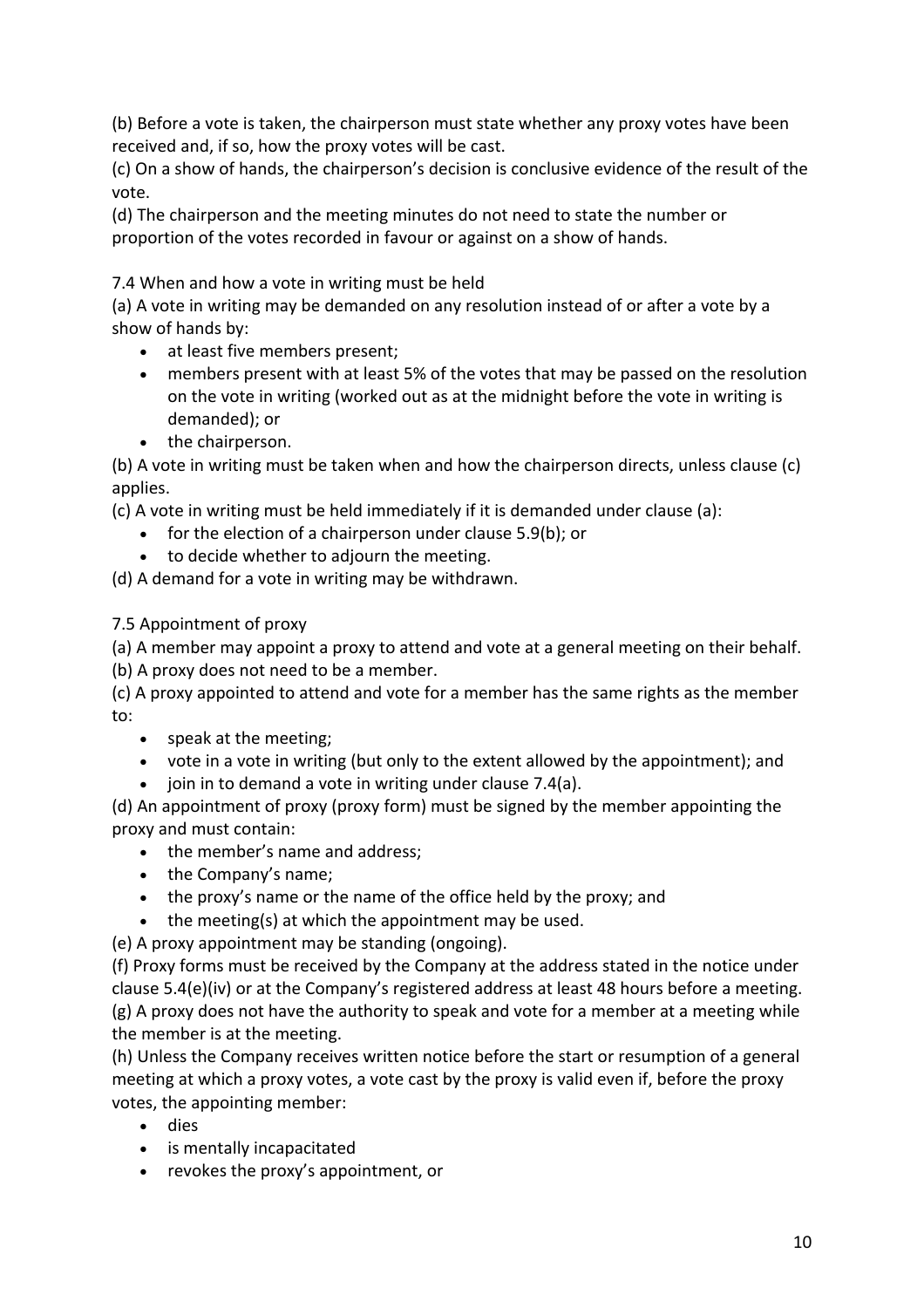- revokes the authority of a representative or agent who appointed the proxy.
- (i) A proxy appointment may specify the way the proxy must vote on a particular resolution.

#### 7.6 Voting by proxy

(a) A proxy is not entitled to vote on a show of hands (but this does not prevent a member appointed as a proxy from voting as a member on a show of hands).

(b) When a vote in writing is held, a proxy:

- does not need to vote, unless the proxy appointment specifies the way they must vote
- if the way they must vote is specified on the proxy form, must vote that way, and
- if the proxy is also a member or holds more than one proxy, may cast the votes held in different ways.

#### **8. Directors**

8.1 Number of directors

The Company must have at least three and no more than nine directors.

8.2 Election and appointment of directors

(a) The initial directors are the people who have agreed to act as directors and who are named as proposed directors in the application for registration of the Company.

(b) Apart from the initial directors and directors appointed under clause 8.2(e), the

members may elect a director by a resolution passed in a general meeting.

(c) Each of the directors must be appointed by a separate resolution, unless:

- the members present have first passed a resolution that the appointments may be voted on together, and
- no votes were cast against that resolution.

(d) A person is eligible for election as a director of the Company if they:

- are a member of the Company, or a representative of a member of the Company (appointed under clause 5.7)
- are nominated by a director (if the person was previously elected as a director at a general meeting and has been a director since that meeting),
- give the Company their signed consent to act as a director of the Company, and
- are not ineligible to be a director under the Corporations Act or the ACNC Act.

(e) The directors may appoint a person as a director to fill a casual vacancy or as an additional director if that person:

- is a member of the Company, or a representative of a member of the Company (appointed under clause 5.7)
- gives the Company their signed consent to act as a director of the Company, and

• is not ineligible to be a director under the Corporations Act or the ACNC Act. (f) If the number of directors is reduced to fewer or less than the number required for a quorum, the continuing directors may act for the purpose of increasing the number of directors to six (or higher if required for a quorum) or calling a general meeting, but for no other purpose.

8.3 Selection of chairperson, Creative Director and Financial Director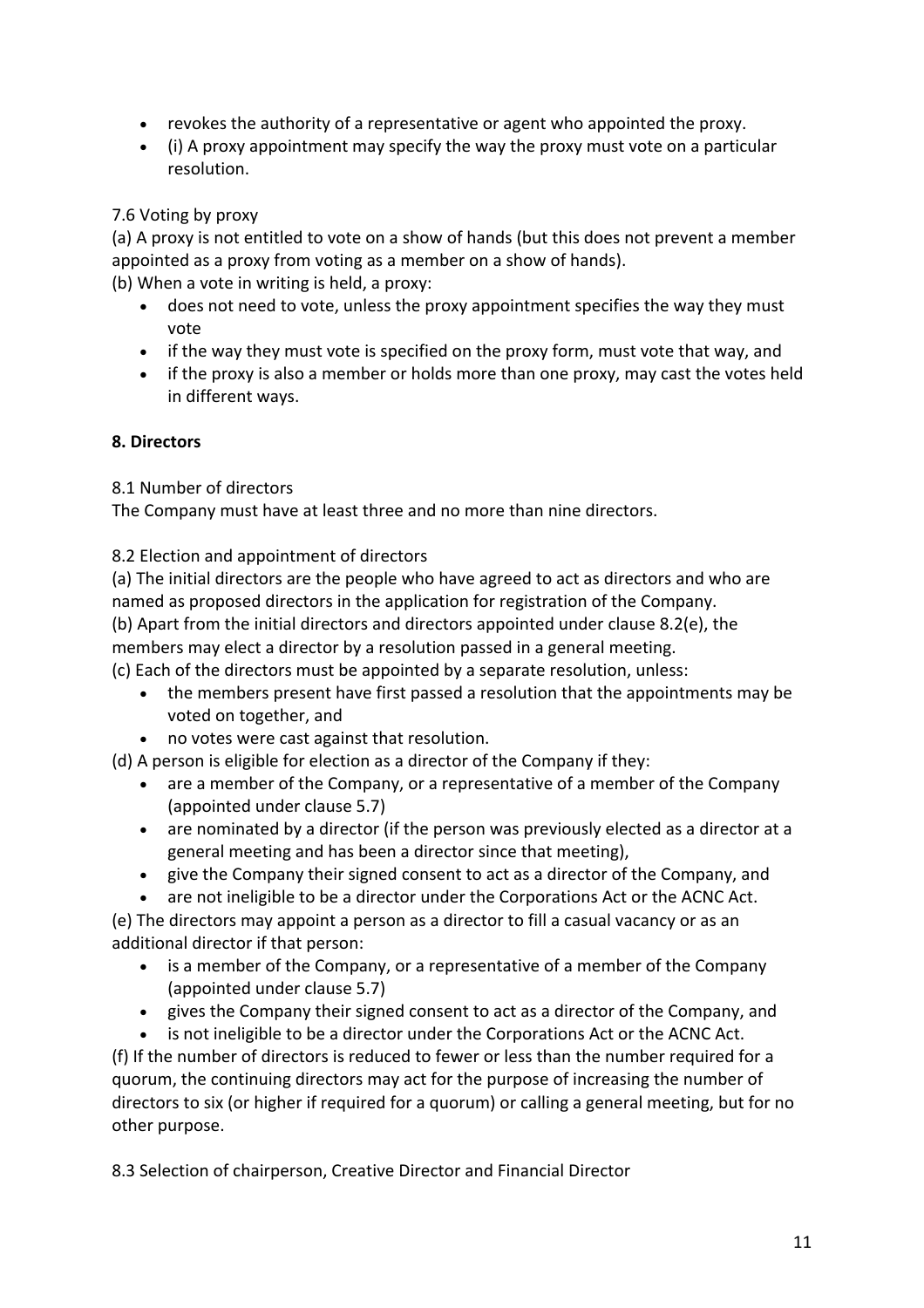The directors must select from the directors of the Company:

(a) a chairperson,

(b) a Creative Director, and

(c) a Financial Director.

A person cannot hold the position of Creative Director and Financial Director at the same time.

8.4 Term of office

(a) At each annual general meeting:

- any director appointed by the directors to fill a casual vacancy or as an additional director must retire, and
- at least one-third of the remaining directors must retire.

(b) The directors who must retire at each annual general meeting under clause (a)(ii) will be the directors who have been longest in office since last being elected. Where directors were elected on the same day, the director(s) to retire will be decided by lot unless they agree otherwise.

(c) Other than a director appointed under clause 8.2(e), a director's term of office starts at the end of the annual general meeting at which they are elected and ends at the end of the annual general meeting at which they retire.

(d) Each director must retire at least once every two years.

(e) A director who retires under clause (a) may nominate for election or re-election, subject to clause 8.4(f).

(f) A director who has held office for a continuous period of nine years or more may only be re-appointed or re-elected by a special resolution

8.5 When a director stops being a director

A director stops being a director if they:

(a) give written notice of resignation as a director to the Company

(b) die

(c) are removed as a director by a resolution of the members

(d) stop being a member of the Company

(e) are a representative of a member, and that member stops being a member

(f) are a representative of a member, and the member notifies the Company that the representative is no longer a representative

(g) are absent for 3 consecutive directors' meetings without approval from the directors, or

(h) become ineligible to be a director of the Company under the Corporations Act or the ACNC Act.

# **9. Powers of directors**

9.1 Powers of directors

(a) The directors are responsible for managing and directing the activities of the Company to achieve the purpose(s) set out in clause 2.1.

(b) The directors may use all the powers of the Company except for powers that, under the Corporations Act or this constitution, may only be used by members.

(c) The directors must decide on the responsible financial management of the Company including: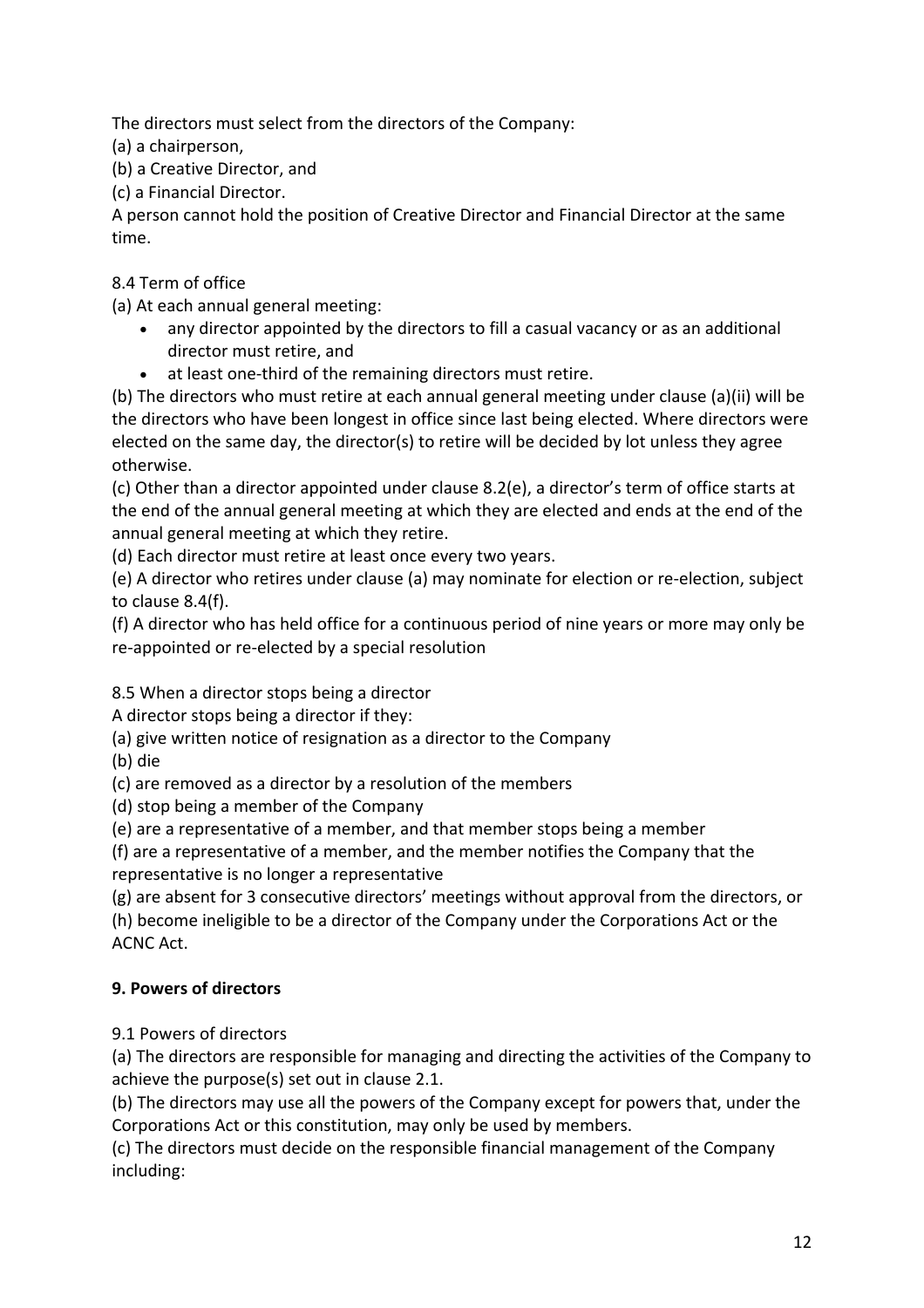- any suitable written delegations of power under clause 9.2, and
- how money will be managed, such as how electronic transfers, negotiable instruments or cheques must be authorised and signed or otherwise approved.

(d) The directors cannot remove a director or auditor. Directors and auditors may only be removed by a members' resolution at a general meeting.

9.2 Delegation of directors' powers

(a) The directors may delegate any of their powers and functions to a committee, a director, an employee of the Company (such as a chief executive officer) or any other person, as they consider appropriate.

(b) The delegation must be recorded in the Company's minute book.

9.3 Payments to directors

(a) The Company must not pay fees to a director for acting as a director.

- (b) The Company may:
	- pay a director for work they do for the Company, other than as a director, if the amount is no more than a reasonable fee for the work done, or
	- reimburse a director for expenses properly incurred by the director in connection with the affairs of the Company.
- (c) Any payment made under clause (b) must be approved by the directors.

(d) The Company may pay premiums for insurance indemnifying directors, as allowed for by law (including the Corporations Act) and this constitution.

#### 9.4 Execution of documents

The Company may execute a document if the document is signed by:

(a) two directors of the Company, or

(b) a director and the secretary.

#### **10. Duties of directors**

#### 10.1 Duties of directors

The directors must comply with their duties as directors under legislation and common law (judge-made law), and with the duties described in governance standard 5 of the regulations made under the ACNC Act which are:

(a) to exercise their powers and discharge their duties with the degree of care and diligence that a reasonable individual would exercise if they were a director of the Company

(b) to act in good faith in the best interests of the Company and to further the purpose(s) of the Company set out in clause 2.1

(c) not to misuse their position as a director

(d) not to misuse information they gain in their role as a director

(e) to disclose any perceived or actual material conflicts of interest in the manner set out in clause 10.2

(f) to ensure that the financial affairs of the Company are managed responsibly, and

(g) not to allow the Company to operate while it is insolvent.

10.2 Conflicts of interest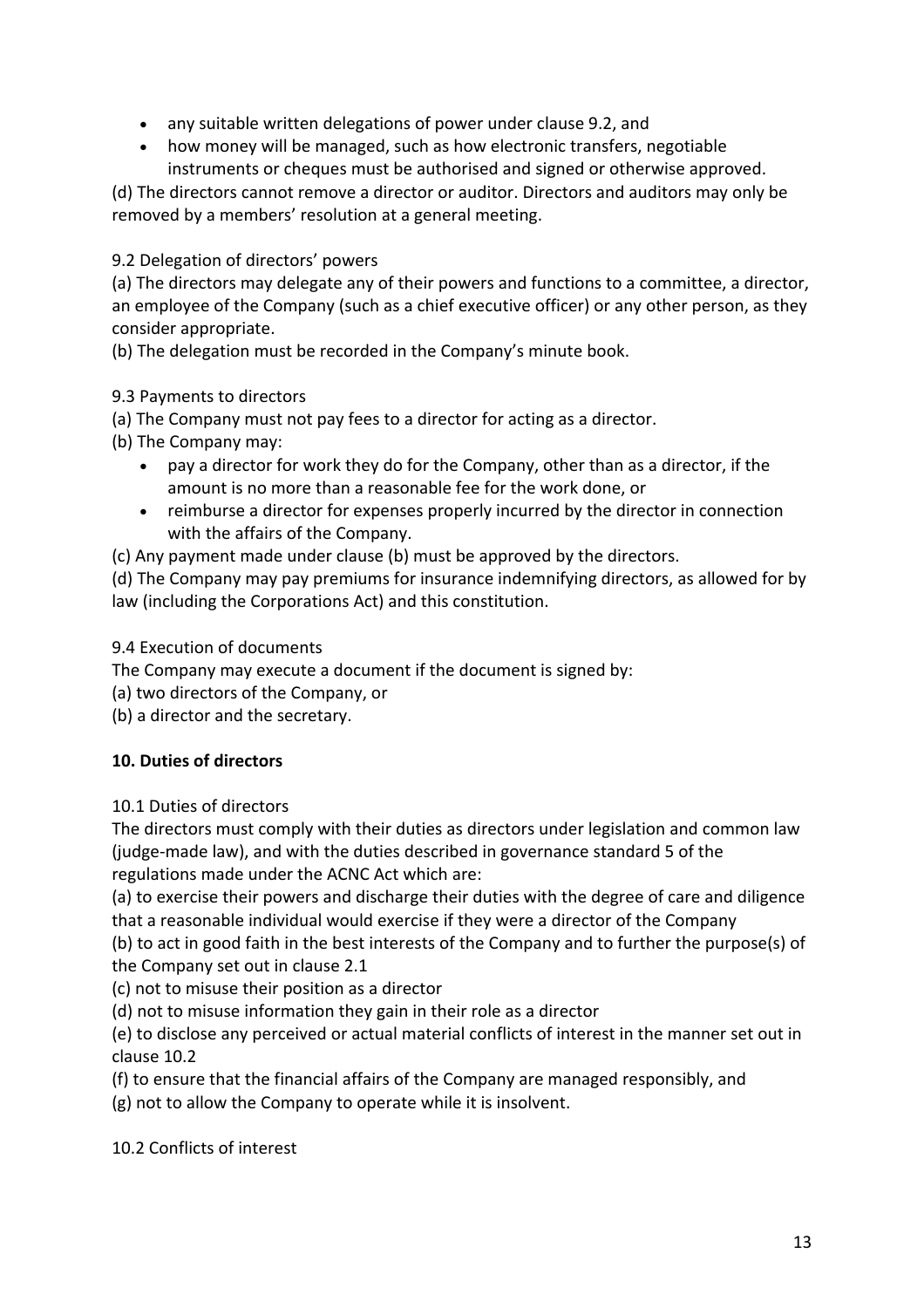(a) A director must disclose the nature and extent of any actual or perceived material conflict of interest in a matter that is being considered at a meeting of directors (or that is proposed in a circular resolution):

- to the other directors, or
- if all of the directors have the same conflict of interest, to the members at the next general meeting, or at an earlier time if reasonable to do so.

(b) The disclosure of a conflict of interest by a director must be recorded in the minutes of the meeting.

(c) Each director who has a material personal interest in a matter that is being considered at a meeting of directors (or that is proposed in a circular resolution) must not, except as provided under clauses (d):

- be present at the meeting while the matter is being discussed, or
- vote on the matter.

(d) A director may still be present and vote if:

- their interest arises because they are a member of the Company, and the other members have the same interest
- their interest relates to an insurance contract that insures, or would insure, the director against liabilities that the director incurs as a director of the Company (see clause 17.2)
- their interest relates to a payment by the Company under clause 17.1 (indemnity), or any contract relating to an indemnity that is allowed under the Corporations Act
- the Australian Securities and Investments Commission (ASIC) makes an order allowing the director to vote on the matter, or
- the directors who do not have a material personal interest in the matter pass a resolution that:

(A) identifies the director, the nature and extent of the director's interest in the matter and how it relates to the affairs of the Company, and

(B) says that those directors are satisfied that the interest should not stop the director from voting or being present.

# **11. Directors' meetings**

11.1 When the directors meet

The directors are to meet monthly, with a minimum of 12 meetings to be held each year. The Directors' may decide where and when they meet.

11.2 Calling directors' meetings

(a) A director may call a directors' meeting by giving two weeks' notice to all of the other directors.

(b) A director may give notice in writing or by any other means of communication including by email or other method that has previously been agreed to by all of the directors.

11.3 Chairperson for directors' meetings

(a) The elected chairperson is entitled to chair directors' meetings.

(b) The directors at a directors' meeting may choose a director to be the chairperson for that meeting if the elected chairperson is:

• not present within 30 minutes after the starting time set for the meeting, or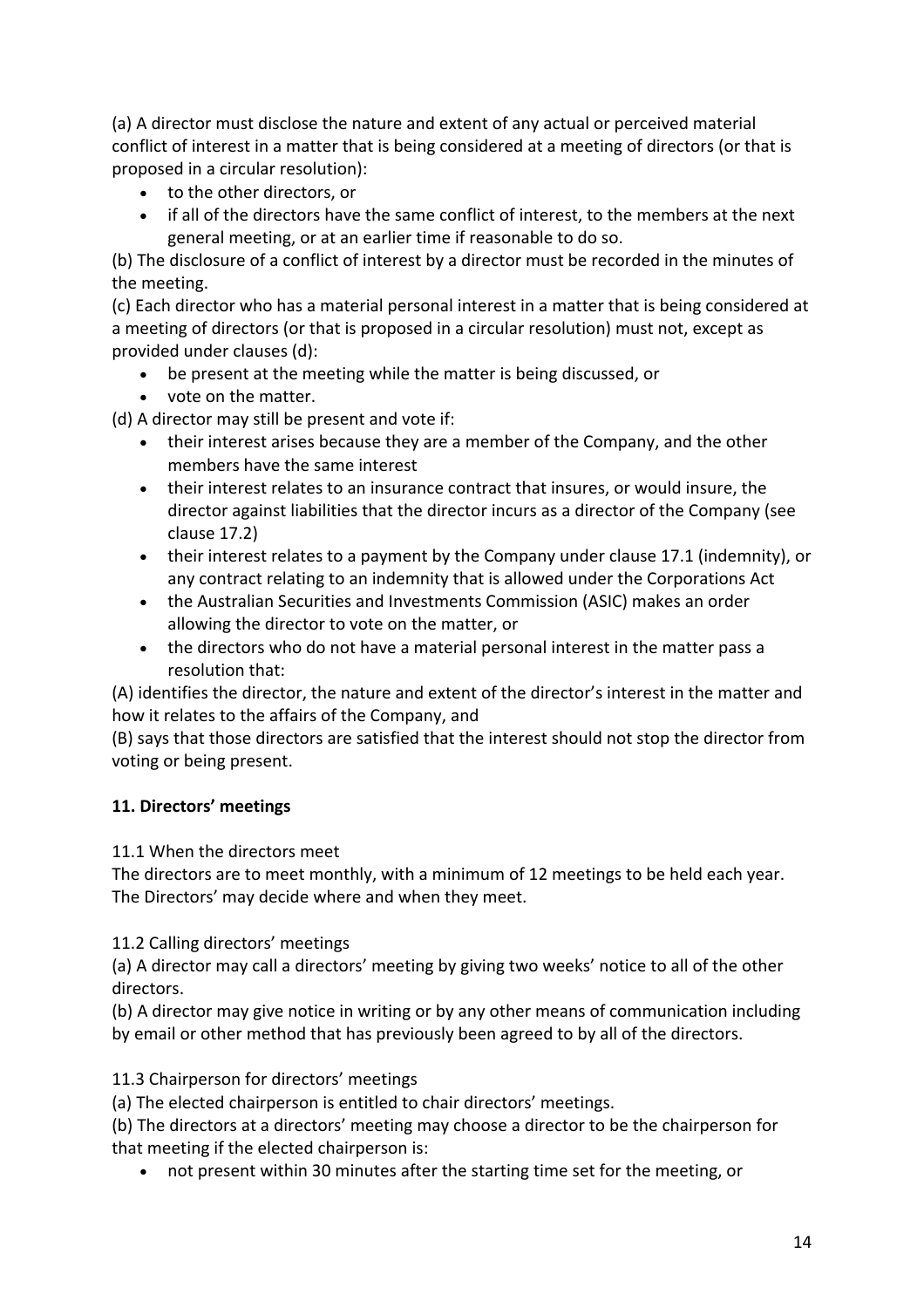- present but does not want to act as chairperson of the meeting.
- 11.4 Quorum at directors' meetings

(a) Unless the directors determine otherwise, the quorum for a directors' meeting is six directors.

(b) A quorum must be present for the whole directors' meeting.

11.5 Using technology to hold directors' meetings

(a) The directors may hold their meetings by using any technology (such as video or teleconferencing) that is agreed to by all of the directors.

(b) The directors' agreement may be a standing (ongoing) one.

(c) A director may only withdraw their consent within a reasonable period before the meeting.

11.6 Passing directors' resolutions

A directors' resolution must be passed by a majority of the votes cast by directors present and entitled to vote on the resolution.

11.7 Circular resolutions of directors

(a) The directors may pass a circular resolution without a directors' meeting being held. (b) A circular resolution is passed if all the directors entitled to vote on the resolution sign or otherwise agree to the resolution in the manner set out in clause (c) or clause (d).

(c) Each director may sign:

- a single document setting out the resolution and containing a statement that they agree to the resolution, or
- separate copies of that document, as long as the wording of the resolution is the same in each copy.

(d) The Company may send a circular resolution by email to the directors and the directors may agree to the resolution by sending a reply email to that effect, including the text of the resolution in their reply.

(e) A circular resolution is passed when the last director signs or otherwise agrees to the resolution in the manner set out in clause (c) or clause (d).

# **12. Secretary**

12.1 Appointment and role of secretary

(a) The Company must have at least one secretary, who may also be a director.

(b) A secretary must be appointed by the directors (after giving the Company their signed consent to act as secretary of the Company) and may be removed by the directors.

(c) The directors must decide the terms and conditions under which the secretary is appointed, including any remuneration.

(d) The role of the secretary includes:

- maintaining a register of the Company's members, and
- maintaining the minutes and other records of general meetings (including notices of meetings), directors' meetings and circular resolutions.

# **13. Minutes and records**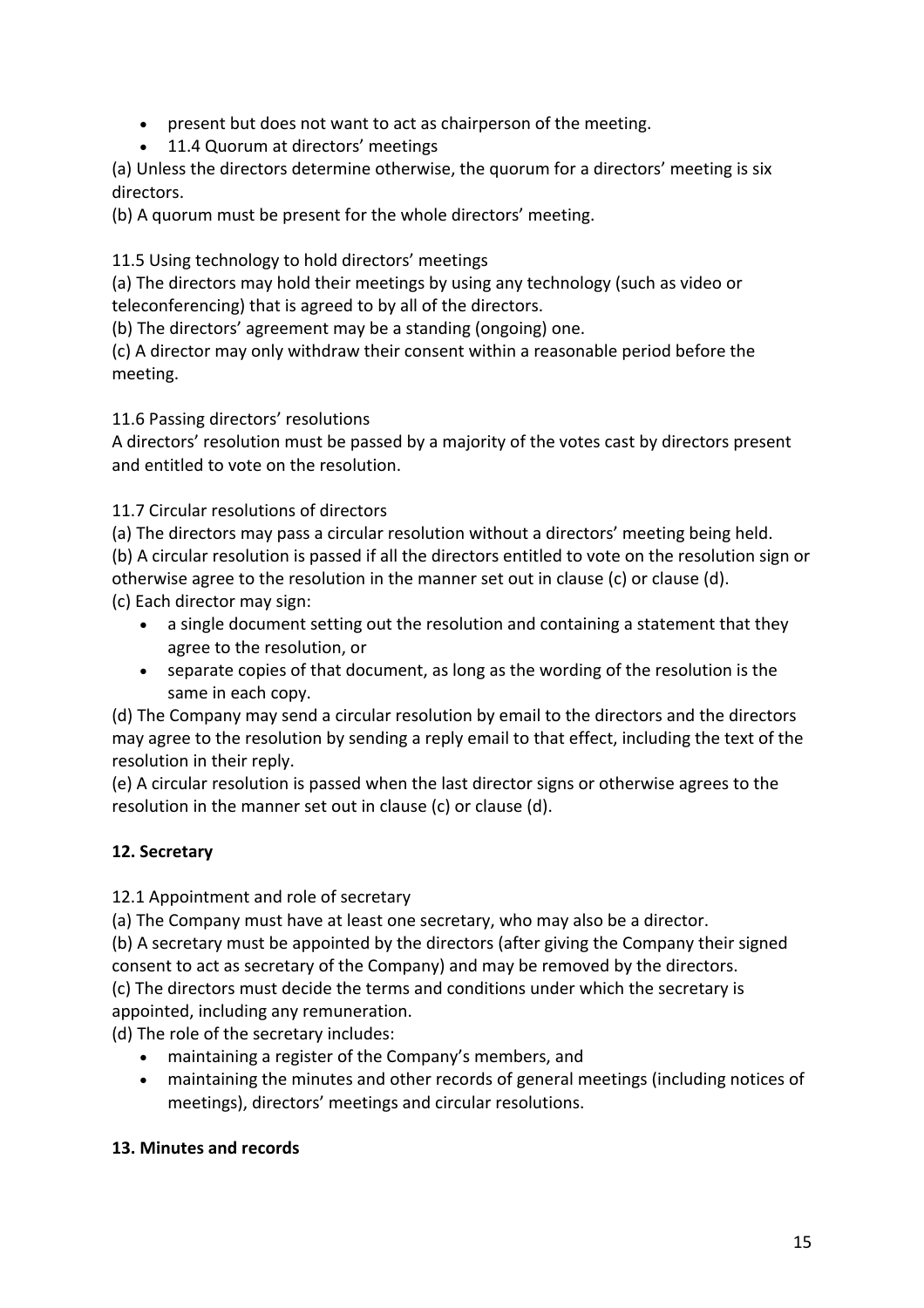13.1 Minutes and records

(a) The Company must, within one month, make and keep the following records:

- minutes of proceedings and resolutions of general meetings
- minutes of circular resolutions of members
- a copy of a notice of each general meeting, and
- a copy of a members' statement distributed to members under clause 6.2.
- (b) The Company must, within one month, make and keep the following records:
	- minutes of proceedings and resolutions of directors' meetings (including meetings of any committees), and
	- minutes of circular resolutions of directors.
- (c) To allow members to inspect the Company's records:
	- the Company must give a member access to the records set out in clause (a), and
	- the directors may authorise a member to inspect other records of the Company, including records referred to in clause 13.1(b) and clause 13.2(a).

(d) The directors must ensure that minutes of a general meeting or a directors' meeting are signed within a reasonable time after the meeting by:

- the chairperson of the meeting, or
- the chairperson of the next meeting.

(e) The directors must ensure that minutes of the passing of a circular resolution (of members or directors) are signed by a director within a reasonable time after the resolution is passed.

13.2 Financial and related records

- (a) The Company must make and keep written financial records that:
	- correctly record and explain its transactions and financial position and performance, and
	- enable true and fair financial statements to be prepared and to be audited.
- (b) The Company must also keep written records that correctly record its operations.
- (c) The Company must retain its records for at least 7 years.

(d) The Creative Director must take reasonable steps to ensure that the Company's records are kept safe.

## **14. By-laws**

14.1 By-laws

(a) The directors may pass a resolution to make by-laws to give effect to this constitution. (b) Members and directors must comply with by-laws as if they were part of this constitution.

#### **15. Notice**

15.1 What is notice

(a) Anything written to or from the Company under any clause in this constitution is written notice and is subject to clauses 15.2 to 15.4, unless specified otherwise.

(b) Clauses 15.2 to 15.4 do not apply to a notice of proxy under clause7.5(f).

15.2 Notice to the Company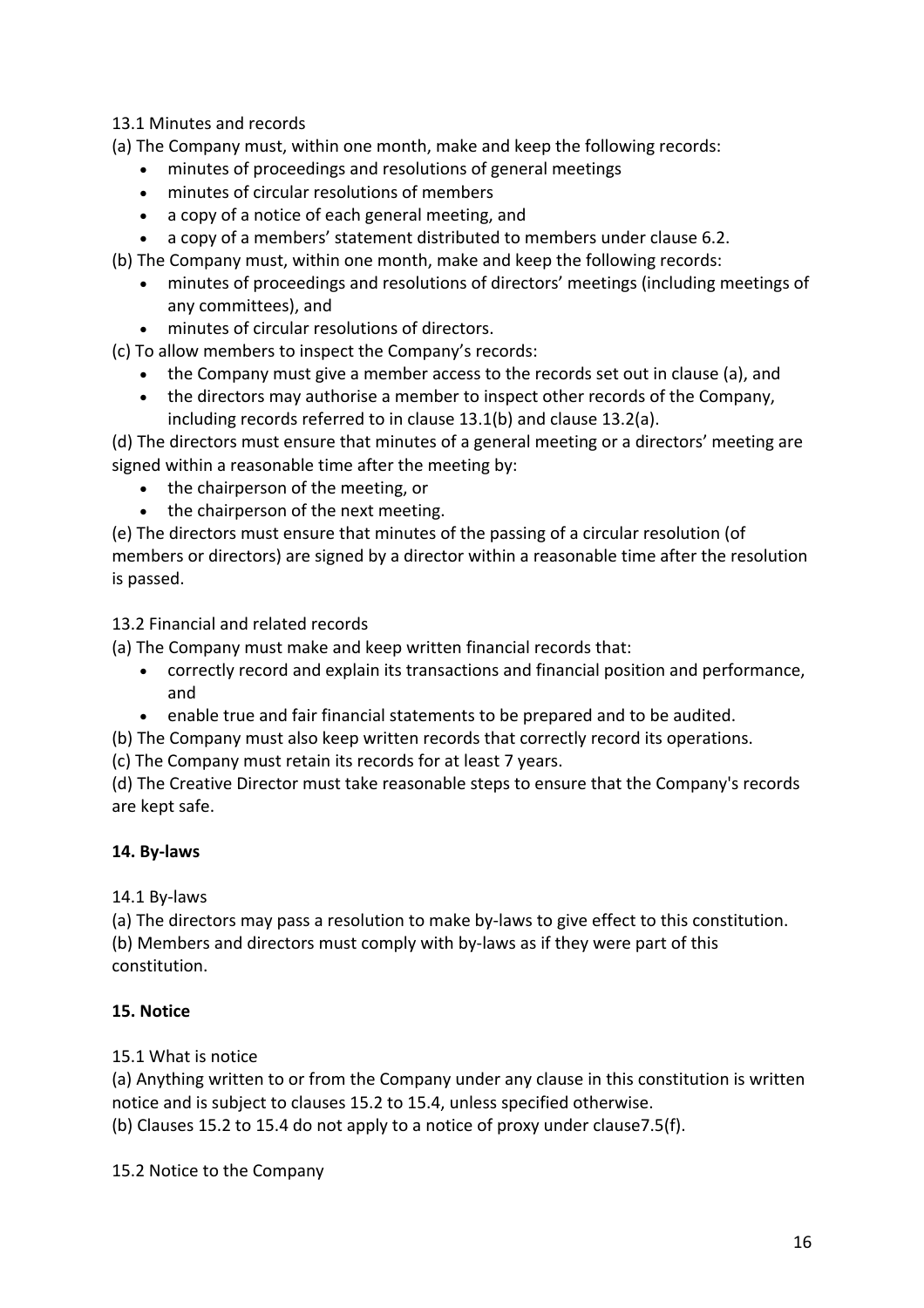Written notice or any communication under this constitution may be given to the Company, the directors or the secretary by:

(a) delivering it to the Company's registered office

(b) posting it to the Company's registered office or to another address chosen by the Company for notice to be provided

(c) sending it to an email address or other electronic address notified by the Company to the members as the Company's email address or other electronic address, or

(d) sending it to the fax number notified by the Company to the members as the Company's fax number.

## 15.3 Notice to members

(a) Written notice or any communication under this constitution may be given to a member:

- in person
- by posting it to, or leaving it at the address of the member in the register of members or an alternative address (if any) nominated by the member for service of notices
- sending it to the email or other electronic address nominated by the member as an alternative address for service of notices (if any)
- sending it to the fax number nominated by the member as an alternative address for service of notices (if any), or
- if agreed to by the member, by notifying the member at an email or other electronic address nominated by the member, that the notice is available at a specified place or address (including an electronic address).

(b) If the Company does not have an address for the member, the Company is not required to give notice in person.

15.4 When notice is taken to be given

A notice:

(a) delivered in person, or left at a the recipient's address, is taken to be given on the day it is delivered

(b) sent by post, is taken to be given on the third day after it is posted with the correct payment of postage costs

(c) sent by email, fax or other electronic method, is taken to be given on the business day after it is sent, and

(d) given under clause 15.3(a)(v) is taken to be given on the business day after the notification that the notice is available is sent.

# **16. Financial year**

16.1 Company's financial year

The Company's financial year is from 1 July to 30 June, unless the directors pass a resolution to change the financial year.

## **17. Indemnity, insurance and access**

17.1 Indemnity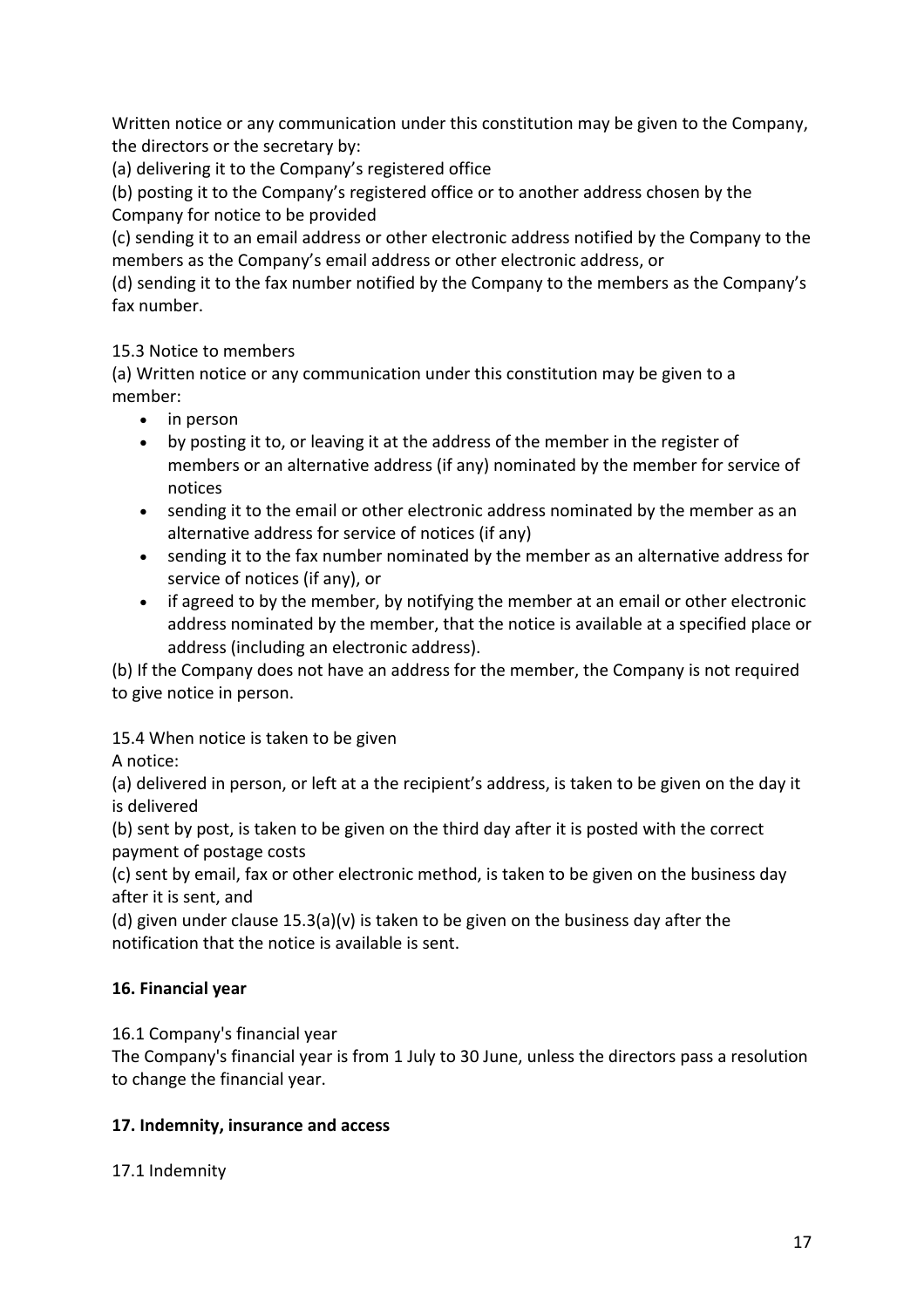(a) The Company indemnifies each officer of the Company out of the assets of the Company, to the relevant extent, against all losses and liabilities (including costs, expenses and charges) incurred by that person as an officer of the Company.

(b) In this clause, 'officer' means a director or secretary and includes a director or secretary after they have ceased to hold that office.

(c) In this clause, 'to the relevant extent' means:

- to the extent that the Company is not precluded by law (including the Corporations Act) from doing so, and
- for the amount that the officer is not otherwise entitled to be indemnified and is not actually indemnified by another person (including an insurer under an insurance policy).

(d) The indemnity is a continuing obligation and is enforceable by an officer even though that person is no longer an officer of the Company.

## 17.2 Insurance

To the extent permitted by law (including the Corporations Act), and if the directors consider it appropriate, the Company may pay or agree to pay a premium for a contract insuring a person who is or has been an officer of the Company against any liability incurred by the person as an officer of the Company.

17.3 Directors' access to documents

(a) A director has a right of access to the financial records of the Company at all reasonable times.

(b) If the directors agree, the Company must give a director or former director access to:

- certain documents, including documents provided for or available to the directors, and
- any other documents referred to in those documents.

## **18. Winding up**

18.1 Surplus assets not to be distributed to members

If the Company is wound up, any surplus assets must not be distributed to a member or a former member of the Company, unless that member or former member is a charity described in clause 18.2(a).

18.2 Distribution of surplus assets

(a) Subject to the Corporations Act and any other applicable Act, and any court order, any surplus assets that remain after the Company is wound up must be distributed to one or more charities:

- with purpose(s) similar to, or inclusive of, the purpose(s) in clause 2.1, and
- which also prohibit the distribution of any surplus assets to its members to at least the same extent as the Company.

(b) The decision as to the charity or charities to be given the surplus assets must be made by a special resolution of members at or before the time of winding up. If the members do not make this decision, the Company may apply to the Supreme Court to make this decision.

## **19. Definitions and interpretation**